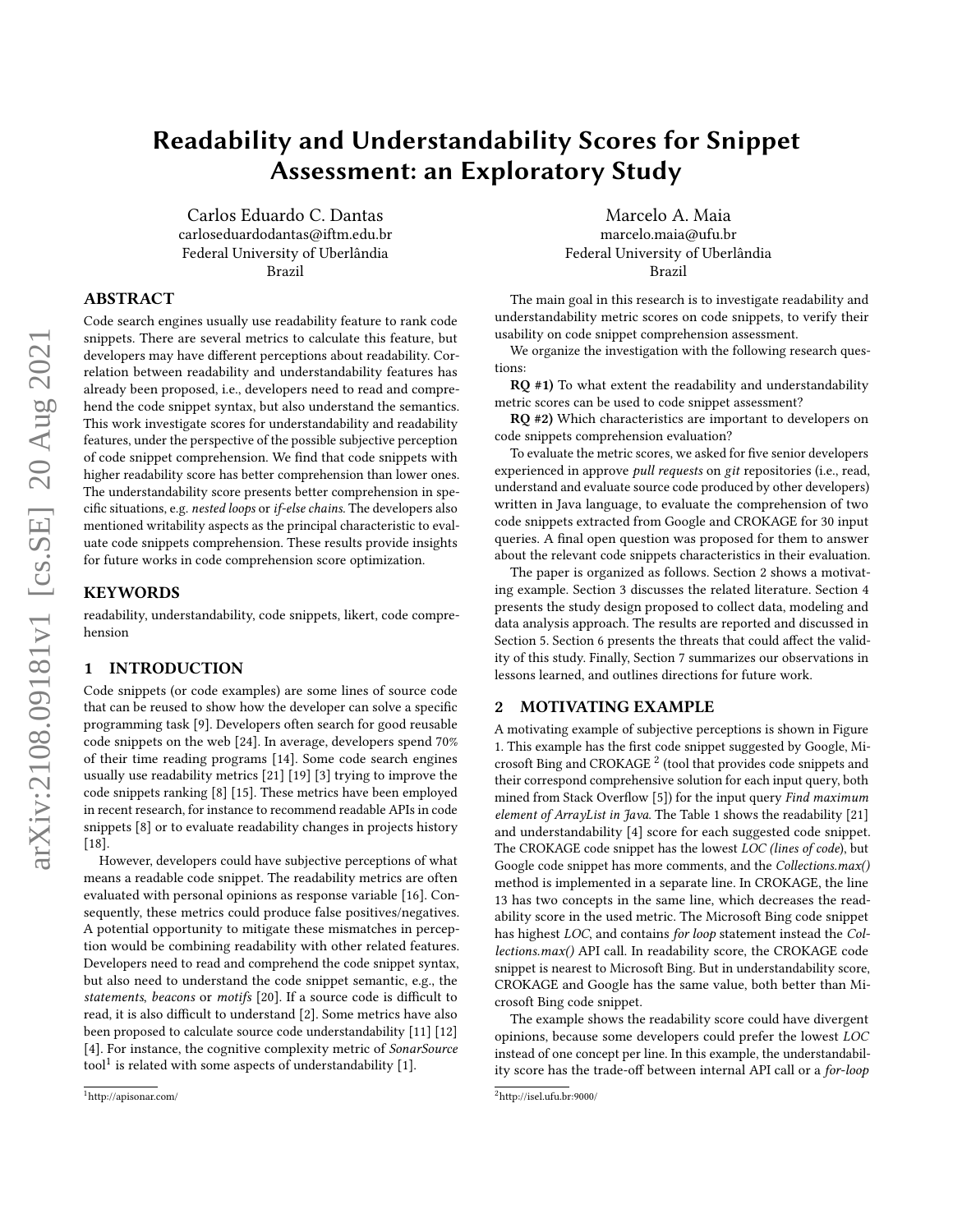<span id="page-1-0"></span>

Figure 1: Google, Microsoft Bing and Crokage code snippets returned for the input query Find maximum element of ArrayList in Java

statement, which could be less divergent than readability metric because generally snippets using internal APIs has less complexity and are reusable in other programs [\[15\]](#page-4-7). The readability and understandability metrics could complement each other on code comprehension.

<span id="page-1-1"></span>Table 1: Readability and understandability (higher is better) scores for Google, Microsoft Bing and CROKAGE code snippets in Figure [1](#page-1-0)

|                   | Score       |                   |  |
|-------------------|-------------|-------------------|--|
| Web Search Engine | Readability | Understandability |  |
| Google            | 0.67        | 1.0               |  |
| Microsoft Bing    | 0.51        | 0.8               |  |
| <b>CROKAGE</b>    | 0.55        | 1.0               |  |

# 3 RELATED WORK

Several code search engines has been purposed to rank code snippets using the readability feature as part of the overall score. Hora [\[7\]](#page-4-17) investigated how Google, a general-purpose web search engine rank the code snippets in terms of readability and reusability features. Their findings shows that readable and reusable code snippets are not necessarily top ranked, but other aspects as didactic code snippets or pages with multiple code snippets are more likely to be top ranked. Our research is not interested in discover how Google rank their code snippets, but to provide insights if readable and understandable code snippets are relevant for developers, and then other future researches could use these features as a part of overall score on new code search engines.

In other research, Hora [\[8\]](#page-4-6) constructed the API Sonar tool, mining code snippets from 100 Java APIs on github to generate collections of API code snippets. He is also using readability to top rank readable API code snippets. The insights in our research could be useful to provide a better ranking, considering understandability in certain situations. Moreno et al. develop the Muse approach to rank code snippets producing an overall score using readability and reusability feature. But this research has employed other readability approach [\[3\]](#page-4-5), and the other mentioned researches has used the Scalabrino et al. readability approach [\[20\]](#page-4-10).

Another features could be used to produce an overall score. Oliveira et al. [\[16\]](#page-4-9) introduced a separation between readability and legibility features, where legibility is related to how easy to identify elements in a program. For example, code without indentation or more than one statement in the same line contributes to decrease legibility. The readability tool used in this research consider some legibility aspects on their metrics, e.g., one concept per line.

Some researches studied the correlation between readability and understandability features. Boehm et al. [\[2\]](#page-4-11) pointed the source code readability is related to its respective complexity and understandability, i.e., if the source code is difficult to read, it is also difficult to understand. But even easy-to-read source code can be difficult to understand, as presented by Scalabrino et al. [\[20\]](#page-4-10). Therefore, readability and understandability are employed as different features: while readability measures the effort to understand a code snippet in syntactic aspect, understandability measures complexity in dynamic aspect [\[19\]](#page-4-4), i.e., both metrics complement each other in measure code comprehension.

The understandability feature has divergent results about metrics. Scalabrino et al. [\[20\]](#page-4-10) made a study with 121 distinct metrics and found that none of them is relevant to measure understandability. However, Marvin et al. [\[1\]](#page-4-15) found correlations between cognitive complexity metric [\[4\]](#page-4-14) with subjective ratings of understandability, which is a relatively positive insight about the effectiveness of this metric. The cognitive complexity proposal is similar to the cyclomatic complexity of McCabe [\[13\]](#page-4-18). However, cognitive complexity aims to mitigate the limitations of cyclomatic complexity, such as source code nesting problem [\[22\]](#page-4-19), and address modern language structures such as try/catch or lambdas.

# 4 STUDY DESIGN

The Figure [2](#page-2-0) shows the overall approach to answer the two research questions. The major steps are: (1) Select Input Queries, (2) Extract Code Snippets, (3) Collect Metrics Values and (4) Developers Evaluation. The details of each step is in the following subsections. A replication package, including the readability and understandability tools, as the questions, code snippets characteristics, evaluations and the instructions for reproduction is available [\[6\]](#page-4-20).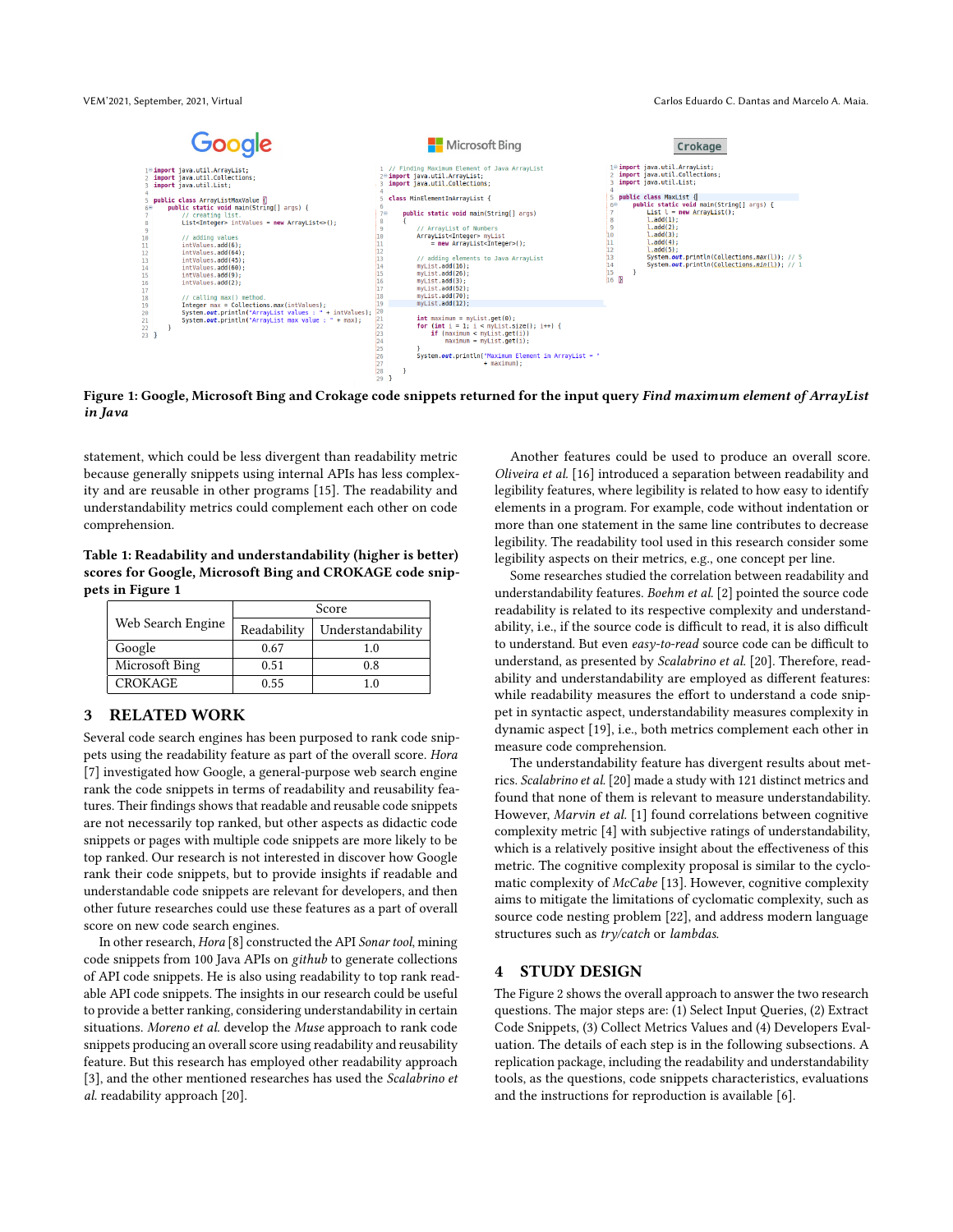<span id="page-2-0"></span>Readability and Understandability Scores for Snippet Assessment: an Exploratory Study VEM'2021, September, 2021, Virtual VEM'2021, September, 2021, Virtual



Figure 2: Overall architecture proposed in this research

# 4.1 Select Input Queries

CROKAGE have already collected 10,370 Java programming input queries performed from developers of more than 80 countries around the world. These queries contains users searches for code snippets implementing specific programming tasks in Java language. We selected 30 popular input queries performed by different users (i.e., distinct IP address) to conduct the experiment. To find the popular queries, we processed each query removing all punctuation symbols, stop words $3$  and small queries (i.e., size lower than three). And then, we ordered the queries by the number of occurrences.

# 4.2 Extract Code Snippets

This step consists in extract two code snippets to each input query. These code snippets were extracted manually from Google (using private browsing on Google Chrome to avoid caches, user preferences) and CROKAGE. We collected the first code snippet that match each input query (e.g. assign the input query "how to sort an array in java?" has code snippets related to sort arrays and not java.util.Set or any other data structure), and contains reusable source code (e.g., we discarded code snippets containing references to unknown methods or variables)  $^4$  $^4$ . For each query, we added the tokens "in java", to receive Java code snippets in the top ranking Google recommendations.

The Figure [3](#page-3-0) shows the sites where code snippets were extracted, and their ranking in the web search. Using Google as web search, most of the snippets were in first result (top-1) and extracted in geeksforgeeks.org, javatpoint.com and stackoverflow.com sites. Using CROKAGE, all code snippets were extracted from stackoverflow.com, and 46.7% were the first result.

# 4.3 Collect Metrics Values

This step consists in extract the readability and understandability scores of each code snippet.

To measure readability, we use the prediction model proposed by Scalabrino et al. [\[21\]](#page-4-3), which was used in other recent researches [\[8\]](#page-4-6) [\[7\]](#page-4-17) [\[18\]](#page-4-8). This model<sup>[5](#page-2-3)</sup> includes a set of metrics including comments, identifiers consistency, textual coherence and number of meanings. The model produces scores between 0 (low readability) and 1 (high readability).

To measure understandability, we use the cognitive complexity code-based metric proposed by Campbell [\[4\]](#page-4-14) and available in Sonar-Source tool. This metric were evaluated and employed in some past reaseaches [\[1\]](#page-4-15) [\[23\]](#page-4-21). To measure understandability, we propose an adoption metric as follows:

$$
understanding(csi) = \begin{cases} 1 - \frac{\#cc}{\#mcc} & \text{if } \#cc < 15\\ 0.0 & \text{otherwise} \end{cases}
$$

#cc is the complexity cognitive score extracted from SonarSource tool for the code snippet  $cs_i$ . The #mcc is the maximum recommend complexity cognitive value  $^6$  $^6$ , # $mcc = 15$ . If a code snippet reaches  $\#cc \geq 15$ , the score output will be 0. This metric produces scores between 0 (low understandability) and 1 (high understandability).

### 4.4 Developers Evaluation

We invited five senior developers to analyse the comprehension of 60 code snippets. These developers are (5+ years) experienced as team leaders on Java projects, and they often evaluate pull requests submitted from other developers on their teams. Pull requests are usually rejected because could have issues in code comprehension or understanding [\[17\]](#page-4-22).

For each of the 30 queries, the code snippets of each solution (Google and CROKAGE) were presented side by side, and asked for the developers to provide a likert value from 1 to 5 for the comprehension of each suggested code snippet. The code snippets for 30 questions are distributed on the following criteria:

- (1) 10 questions with higher readability in one code snippet and similar understandability in both code snippets.
- (2) 10 questions with higher understandability in one code snippet and similar readability in both code snippets.
- (3) 10 questions with higher readability and understandability in one code snippet compared to the other.

The objective is to obtain the developers comprehension evaluation on each feature isolated, and both combined, to evaluate if the code snippets with better readability and understandability score are significant better evaluated than the lower ones. And finally, the developers answered in a open question the characteristics they included to evaluate each code snippet comprehension.

# 5 RESULTS AND FINDINGS

In this section, the results will be shown according to each research question. This research used Krippendorff's  $\alpha$  reliability coefficient [\[10\]](#page-4-23) to verify the agreement between the five developers. We obtained  $\alpha = 0.334$ , which is a low agreement. Only six of 30 code snippets with higher score had perfect agreement between the developers, as the same with one of 30 code snippets with lower score. The low agreement implies a subjective source code comprehension analysis.

RQ #1) To what extent the readability and understandability metric scores can be used to code snippet assessment

The Table [2](#page-3-1) shows the likert evaluation results. We run Wilcoxon signed-rank test using a confidence level of 99% (p-value<0.01), and the comprehension of code snippets with higher readability score are statistically better than snippets with lower readability score. The Figures [4a](#page-4-24) and [4c](#page-4-24) shows a better rate for code snippets

<span id="page-2-1"></span><sup>3</sup>https://bit.ly/1Nt4eMh

<span id="page-2-2"></span><sup>4</sup>https://tinyurl.com/jtjh75bx

<span id="page-2-3"></span><sup>5</sup>https://dibt.unimol.it/report/readability/

<span id="page-2-4"></span><sup>6</sup>https://tinyurl.com/zfka2ew2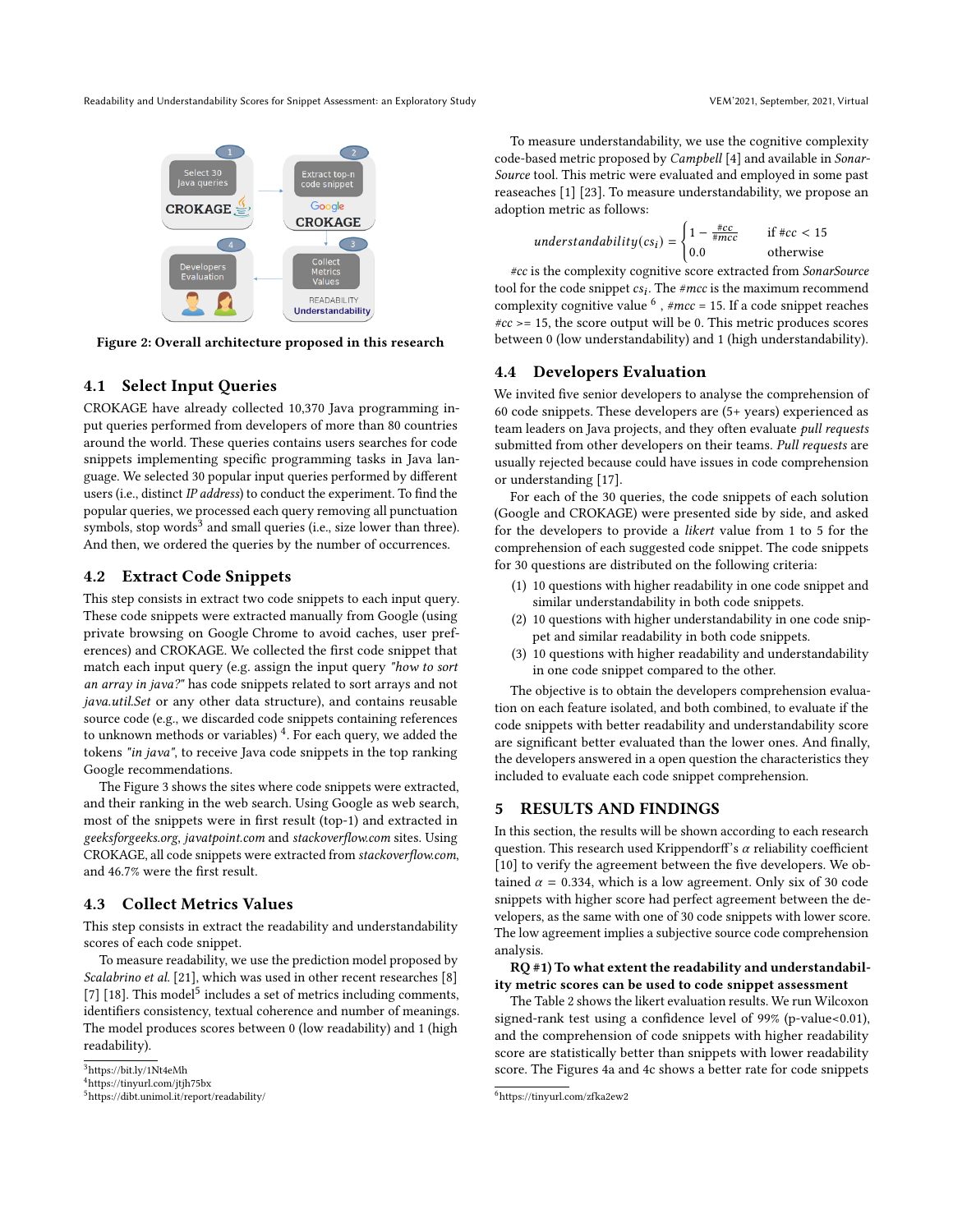<span id="page-3-0"></span>

(b) Ranking Code Snippets extracted Google (c) Sites Recommended by CROKAGE Figure 3: Sites and ranking of code snippets returned by Google and CROKAGE

<span id="page-3-1"></span>

| Table 2: P-value and effect-size values for each feature |  |  |
|----------------------------------------------------------|--|--|
|----------------------------------------------------------|--|--|

| Feature                         | p-value | effect-size |
|---------------------------------|---------|-------------|
| Readability                     | ~< 0.01 | 0.857       |
| Understandability               | 0.91    |             |
| Readability + Understandability | ~< 0.01 | 0.838       |

with higher readability score. This result indicates the readability score match the developers perception on code comprehension. The Figure [4b](#page-4-24) shows statistically the same rate for higher and lower understandability score (as shown in Table [2\)](#page-3-1), i.e., in this analysis, the understandability score is not relevant for the five developers on code snippets comprehension.

We investigate the understandability likert evaluation, and more significant likert differences were found in specific situations. For example, some code snippets with higher understandability code uses internal Java API methods to implement the task, and the code snippet with lower understandability score is using nested loops or if-else chains. However, the developers did not pointed difficult to comprehend few addictions of loop, condition or try/catch block on code snippets with lower understandability score. We extracted the highest understandability score differences between code snippets, and in this scenario, the effect size increases to 0.812 with  $p$ -value  $= 0.06$ , i.e., the understandability feature has better effect size in code snippets with high differences on understandability score. For example, on the input query How to remove an element from an array in Java?, the average likert for a code snippet with higher understandability score, using the java.util.Stream.filter() solution and  $LOC = 51$  is 4.2, and the code snippet with for nested loop solution and LOC = 25 is 3.2. In another example, in the query How to split a string in Java?, the code snippet with lower understandability score has four extra lines with an additional for statement to print each splitted string. But the developers evaluate this code snippet as the best comprehend solution, i.e., the additional for statement had positive influence on their evaluation.

RQ #1 Answer: The readability score is associated with code snippets comprehension, but the low agreement between developers suggests subjective perception. The understandability score is related to code comprehension in specific situations, e.g., nested loops or if/else chains. These specific situations has higher difference on code snippets understandability score.

# RQ #2) Which characteristics are important to developers on code snippets comprehension evaluation?

The Table [3](#page-3-2) shows the mentioned characteristics on code snippets evaluation. Four of five developers (80%) mentioned writability

<span id="page-3-2"></span>Table 3: Characteristics mentioned by the developers on code snippets evaluation

| Characteristic              | % mentions |
|-----------------------------|------------|
| Writability                 | 80%        |
| Variable and method aspects | 60%        |
| Comments                    | 60%        |
| Complexity                  | 60%        |
| Lines of Code (LOC)         | 20%        |
| Performance                 | 20%        |

aspects, (e.g., simplicity and clarity on write code, expressiveness on self documented source code avoiding comment lines). Three of five developers (60%) mentioned about aspects of variables and methods (e.g., camel case pattern, easy naming comprehension, variable declarations aspects as default values). Also three of five developers (60%) mentioned comments, but all of them mentions that comments are only useful for source code with higher complexity. In their opinion, comments increases the number of lines, and may not be useful for code comprehension, giving a larger extension than the necessary. Other three of five developers (60%) mentioned complexity. Some nested for loops and if else chains were used in some code snippets instead of simple Java internal API calls. The reusability aspect was mentioned, i.e., more complex code snippets is more difficult to reuse in other software development project. One developer mentioned LOC, because in his opinion, fewer lines written in Java is generally easier to comprehend. Finally, one developer mentioned performance, i.e., if the solution is appropriate to run in production environment.

RQ #2 Answer: Some characteristics mentioned by developers are related to readability feature (variable and method aspects, comments, LOC) and understandability feature (complexity). However, most of the developers mentioned aspects of writability, which opens for new approaches investigating metrics for this characteristic.

# 6 THREATS TO VALIDITY

The main threat in this research is related to study generalization (programming language, number of participants, number of queries and code snippets).

Programming Language: the results are restricted to Java programming language, specially because limitations of the queries and the readability tool. The cognitive complexity tool supports more programming languages, e.g., Python, Javascript.